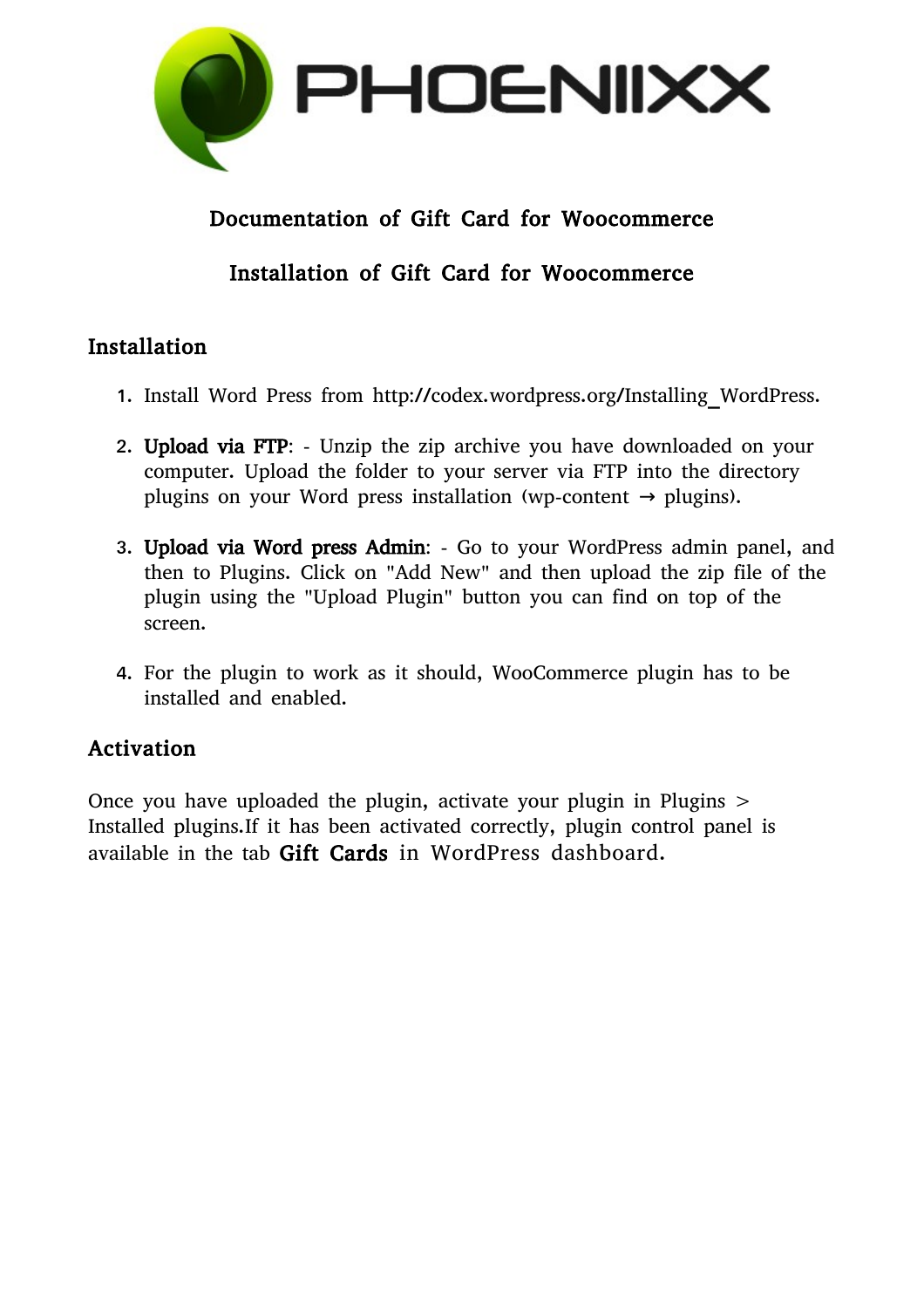| ଈ               | Dashboard<br>Posts        | Gift Cards Add Gift Card<br>$All(4)$   Published (4)    |           |             |                |
|-----------------|---------------------------|---------------------------------------------------------|-----------|-------------|----------------|
|                 | $91$ Media                | <b>Bulk Actions</b><br>Apply<br>$\overline{\mathbf{v}}$ | All dates | Filter<br>v |                |
|                 | Pages                     | <b>Giftcard Number</b>                                  | Amount    | Redeem      | <b>Balance</b> |
|                 | Comments 18               | 4039434440                                              | \$150.00  | \$78.00     | \$72.00        |
| W <sub>DO</sub> | WooCommerce               |                                                         |           |             |                |
|                 | Products                  |                                                         |           |             |                |
|                 | <b>Gift Cards</b>         | GiftCard                                                | \$50.00   | \$0.00      | \$50.00        |
|                 | <b>Gift Cards</b>         |                                                         |           |             |                |
|                 | Add Gift Card<br>Settings | 0365716668                                              | \$150.00  | \$39.00     | \$111.00       |
|                 | Appearance                |                                                         |           |             |                |
|                 | Plugins                   | 9453283616                                              | \$50.00   | \$0.00      | \$50.00        |

# General Settings

- Option to enable / disable the details of gift card on my account page.
- Option to set the Coupon Expiry Month

|            | <b>2</b> Dashboard     | <b>General Settings</b>                             |              |  |
|------------|------------------------|-----------------------------------------------------|--------------|--|
| $\star$    | Posts                  |                                                     |              |  |
|            | $q_1$ Media            | <b>Enable Giftcard</b>                              | V            |  |
| U          | Pages                  |                                                     |              |  |
|            | Comments <sup>18</sup> | <b>Enable Giftcard Detail On My Account</b><br>Page | $\checkmark$ |  |
| <b>WOO</b> | WooCommerce            |                                                     |              |  |
| ☎          | Products               | <b>Coupon Expiry Month</b>                          | 1            |  |
| $\bullet$  | <b>Gift Cards</b>      |                                                     |              |  |
|            | Gift Cards             | Save                                                |              |  |
|            | Add Gift Card          |                                                     |              |  |
|            | <b>Settings</b>        |                                                     |              |  |
|            |                        |                                                     |              |  |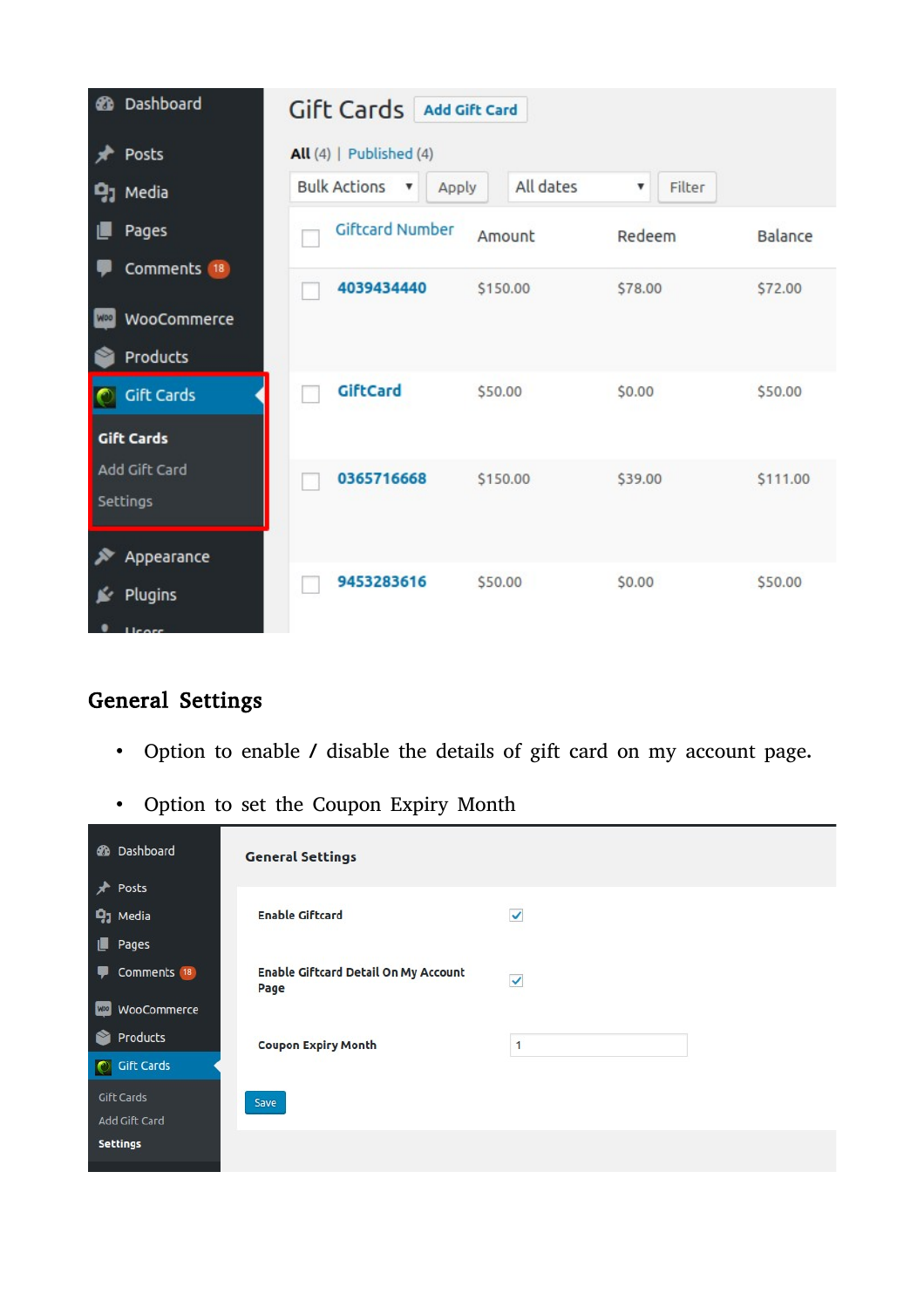# How Admin Add the Gift Card?

- Click on the Add gift card option.
- Then fill all the details.
- And then click on the publish button to save the changes.

| <b>2</b> Dashboard                             | Gift Card Coupon             |                                               | <b>Gift Card Status</b>                                    |
|------------------------------------------------|------------------------------|-----------------------------------------------|------------------------------------------------------------|
| Posts                                          |                              |                                               |                                                            |
| Zip Codes                                      | <b>Gift Card Options</b>     |                                               | Giftcard<br>$\blacktriangle$<br>Active<br><b>Status</b>    |
| <b>Q<sub>1</sub></b> Media                     |                              |                                               | Active<br><b>Deactive</b>                                  |
| <b>I</b> Pages                                 | <b>Gift Amount</b>           | 50                                            | <b>Enable To</b>                                           |
| Comments <sup>18</sup>                         |                              |                                               | $\blacktriangledown$<br><b>Send Email</b>                  |
| <b>WED</b> WooCommerce                         | <b>Gift Card Message</b>     | Hey you got the gift card on<br>your Birthday |                                                            |
| Products                                       |                              |                                               | <b>Publish</b><br>$\blacktriangle$                         |
| <b>C</b> Gift Cards                            | <b>Receiver Name</b>         | Sakshi                                        | Save Draft                                                 |
| <b>Gift Cards</b><br>Add Gift Card<br>Settings | <b>Receiver Email</b>        | 123@gmail.com                                 | <sup>9</sup> Status: Draft Edit<br>Visibility: Public Edit |
| $\mathbf{x}$<br>Appearance                     | <b>Sender Name</b>           | Phoeniixx                                     | Publish immediately Edit                                   |
| ■ Plugins                                      |                              |                                               | Move to Trash<br>Publish                                   |
| $\Delta$<br><b>Users</b>                       | <b>Sender Email</b>          | abc@gmail.com                                 |                                                            |
| $\sqrt{\phantom{a}}$ Tools                     |                              |                                               | <b>Featured Image</b><br>$\blacktriangle$                  |
| <b>En</b> Settings                             | <b>Gift Card Expiry Date</b> | 23-12-2017                                    | Set featured image                                         |
| Collapse menu                                  |                              |                                               |                                                            |

#### How to make a Product as Gift Card?

• Go to Products -> Then click on "Edit"

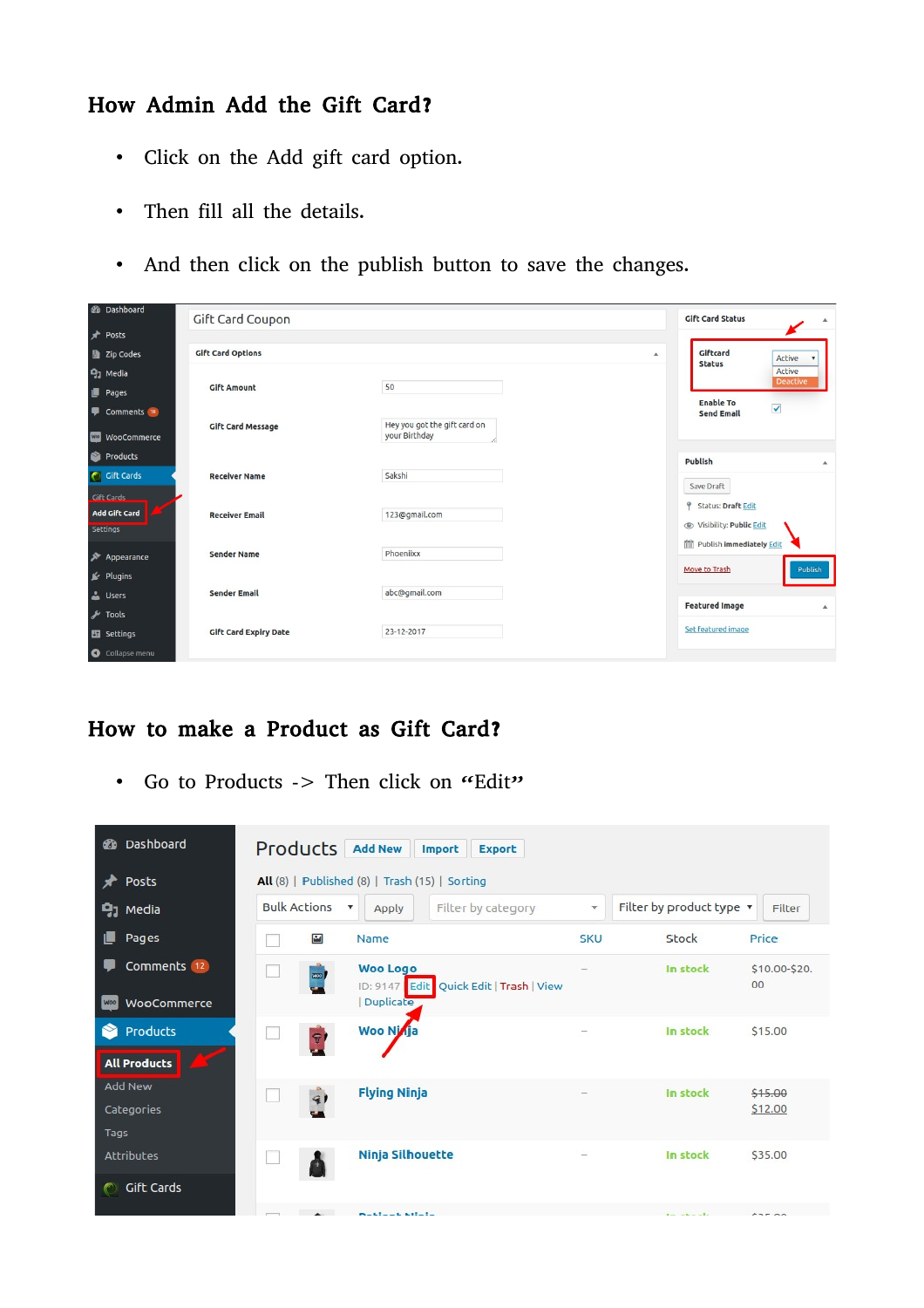• Then select the Product Type as Gift Card



• Then click on the Gift Card Tab -> Add the Gift Card Amount -> Then click on the Update button.

| Posts                                                    |                                                                  |                                                      |                                                                 | Copy to a new draft<br>Move to Trash                                                 | <b>Update</b>                |
|----------------------------------------------------------|------------------------------------------------------------------|------------------------------------------------------|-----------------------------------------------------------------|--------------------------------------------------------------------------------------|------------------------------|
| <b>Q<sub>1</sub></b> Media<br>$\blacksquare$ Pages       |                                                                  |                                                      |                                                                 | <b>Product categories</b>                                                            | $\blacktriangle$             |
| Comments (12)<br><b>WOO</b><br>WooCommerce               |                                                                  |                                                      |                                                                 | All categories    Most Used<br><b>List of School Section</b><br>✔ Posters<br>Printer | Then click on<br>this button |
| Products<br><b>All Products</b><br><b>Add New</b>        | Word count: 41                                                   |                                                      | Last edited by phoeniixx hemani on December 26, 2017 at 5:53 am | Service<br>ship<br>Style                                                             |                              |
| Categories<br>Tags                                       | Product data-<br><b>Gift Card</b><br>shipping<br>o add gift card | Virtual:<br>$\mathbf{v}$<br>Enable Gift Card Product | $\blacktriangle$                                                | System<br>V Neck<br>wootheme                                                         | $\mathbf{v}$                 |
| <b>Attributes</b><br><b>Cift Cards</b>                   | $\mathscr{P}$<br><b>Linked Products</b><br><b>Attributes</b>     | 20(x)<br>10(x)                                       |                                                                 | + Add new category                                                                   |                              |
| $\blacktriangleright$ Appearance<br>$\mathbb{I}$ Plugins | o.<br>dvanced                                                    | Add Gift Amount                                      |                                                                 | <b>Product tags</b>                                                                  | $\blacktriangle$             |
| <b>L</b> Users                                           | → Gift Card                                                      | Add                                                  |                                                                 | Separate tags with commas                                                            | Add                          |

## Frontend View of Product as a Gift Card.

• The customer can send the giftcard to one they want to. They can write Sender Name and Sender Email Id.